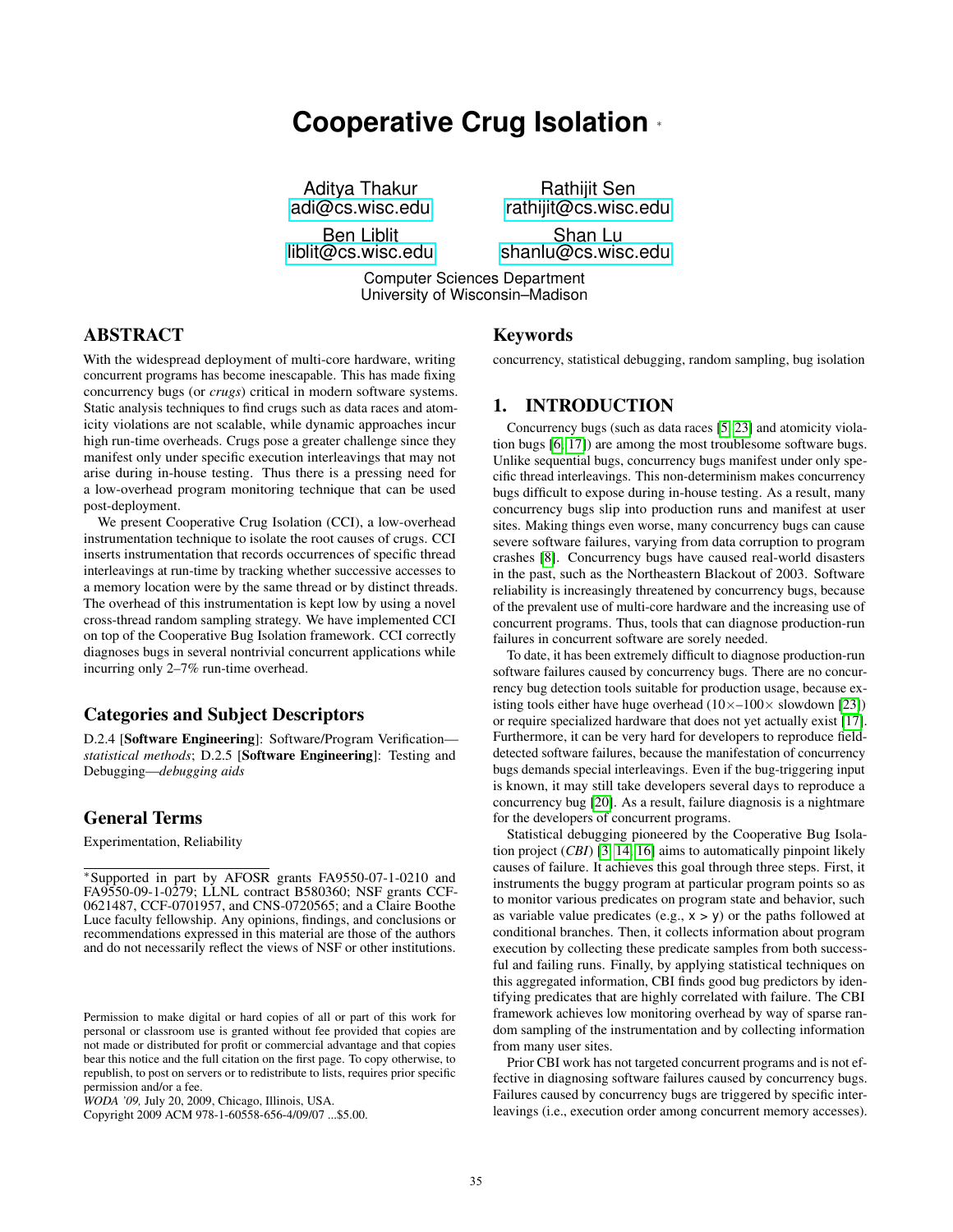<span id="page-1-0"></span>

Figure 1: Atomicity violation bug from the Apache HTTP Server. The variables **buf** and **cnt** are both shared.

Many of these failures cannot be explained by the types of predicates collected by prior CBI work. [Figure 1](#page-1-0) shows a concurrency-bug example, simplified from a real-world bug in the Apache HTTP Server [\[1\]](#page-6-9). In this example, shared variable cnt is an index to the tail of a shared buffer buf. Every thread writes log message into the buffer based on the index. Unfortunately, programmers did not synchronize conflicting accesses to these two variables. As a result, under the interleaving shown in [Figure 1,](#page-1-0) buffer update and index accesses from different threads compete with each other and lead to garbage data in the log.

Previous CBI tools fail to diagnose this Apache problem. In our experiment, none of the standard predicates behaves differently in failing versus successful runs with at least 95% confidence (CBI's standard acceptance threshold to counteract the effects of sampling noise). The reason is that the software's wrong behavior (garbage log data) can happen with normal variable values (e.g., the garbage log can happen when cnt remains in bound) and normal execution paths. This example illustrates the need to design new predicates in order to diagnose software failures due to concurrency bugs.

In this paper, we present Cooperative Crug Isolation (CCI), a lowoverhead dynamic strategy for diagnosing production-run failures in concurrent programs. CCI builds on the CBI framework and employs the same underlying approach to pinpointing root causes of failure. We focus on the following two problems in order to extend CBI to address concurrency bugs:

What type(s) of predicates are suitable for diagnosing crug problems? A good predicate should balance the predictive power and performance. Poorly designed predicates may never be able to explain a software failure. Yet some run-time information, such as global execution orders, is quite costly to collect. Costly predicates must use low sampling rates in order to provide performance guarantees during production runs.

How can we track predicates that involve multiple threads? In previous CBI work, predicate sampling decisions were always made independently on multiple threads. This is not suitable for interleaving-related predicates. Sampling must be coordinated across threads in order to track interleaving-related information.

To address the first problem, a new type of predicates is designed in CCI to record whether two successive accesses to a shared memory location were by the same thread or distinct threads. In particular, CCI instrumentation keeps track of which thread last accessed each shared memory location. At a particular program point *I* that accesses memory location *l*, the value of CCI predicate *remoteI* is true if the thread that last accessed *l* differs from the current thread, and

is false otherwise. The other CCI predicate *localI* represents the opposite of *remoteI* .

Using this simple instrumentation scheme CCI is able to target a wide variety of concurrency bugs such as races and atomicity violations, as the occurrence of races or atomicity violations can usually affect the values of corresponding CCI predicates. Furthermore, CCI leverages statistical analysis to maintain much fewer false positives than many previous crug detection tools [\[23\]](#page-6-1). Many previous detection tools have high false positive rates, because races and atomicity violations could be benign. However, CCI predicates could be true when the program is well-synchronized. This does *not* cause false positives (i.e., reporting predicates as bug predictors even though they have nothing to do with the cause of the failure) in CCI, because the statistical analysis in CCI leverages information about whether a particular run succeeded or failed. CCI tries to correlate the values of the predicates with failures and figures out whether a predicate being true during execution can imply a failed execution. A false positive occurs only if a predicate was observed to be true in all (or most) failure runs and in no (or few) successful runs *and* had nothing to do with the actual cause of the failure. This is unlikely to occur in practice and we observe that the statistical analysis used in CCI prunes away most false positives and reports predictors which are precisely those which are correlated to the cause of the failure.

Similar to CBI, run-time overhead is kept low by sampling the instrumentation code. However, CCI requires sampling to be on in multiple threads simultaneously. Thus, CCI extends the current CBI sampling using a novel cross-thread random sampling strategy to ensure correct recording of its interleaving-related predicates.

Specifically, this paper makes the following contributions:

- We extend the CBI framework to track predicates that indicate whether two successive accesses to a memory location were by the same thread or not. This instrumentation scheme can help diagnose several types of crugs such as data races and atomicity violations.
- We extend the CBI sampling scheme to coordinate the predicate sampling from different threads in concurrent programs. This extension allows CCI to collect accurate interleaving information.
- We validate CCI by using it to identify the root causes of realworld failures in several concurrent applications, including Apache [\[1\]](#page-6-9), PBZIP2 [\[7\]](#page-6-10), and SPLASH-2 [\[28\]](#page-6-11) benchmarks.

Preliminary experimental results show that CCI nicely complements CBI to diagnose concurrent program failures. The predictors reported by CCI can accurately point to the exact reason for the problem. On the other hand, previous CBI tools are unable to provide any predictors for these two applications. Furthermore, CCI achieves this excellent failure diagnosis with small run-time overhead (mostly within 10%), thanks to its sampling mechanism.

The remainder of this paper is organized as follows. [Section 2](#page-1-1) provides an overview of the CBI framework. [Section 3](#page-2-0) describes our instrumentation scheme in detail. We describe the experimental results in [Section 4.](#page-4-0) We describe previous approaches in [Section 5.](#page-5-0) [Section 6](#page-6-12) concludes and suggests future directions for this work.

# <span id="page-1-1"></span>2. BACKGROUND

CCI builds upon the Cooperative Bug Isolation (CBI) [\[14,](#page-6-7) [16\]](#page-6-8) approach and framework. CBI is a low-overhead statistical debugging technique. It collects information about program execution from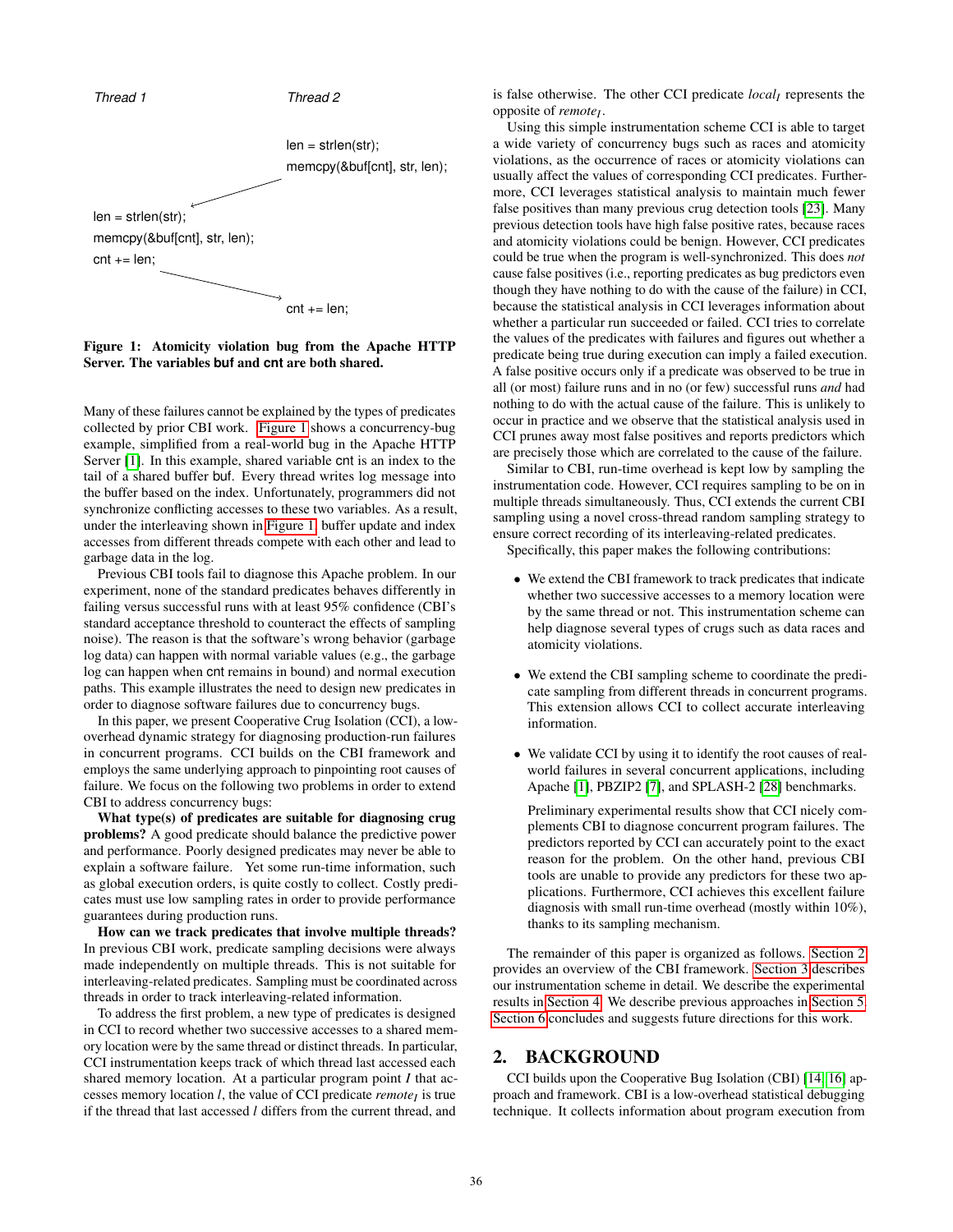both successful and failing runs and applies statistical techniques to identify the likely cause of the software failure.

CBI carries out a source-to-source transformation of the program which adds instrumentation code to the original program to collect the values of predicates at particular program points, called *instrumentation sites*. In this paper, we denote recording the value of predicate  $p$  at instrumentation site  $s$  as  $\mathsf{record}(s, p)$ . The traditional CBI framework tracks following types of predicates:

- 1. Branches: Each branch is an instrumentation site. Two predicates indicating whether the true or false branches were taken are associated with each site.
- 2. Returns: Each function return point is an instrumentation site. A set of three predicates at each site track whether the returned value is negative, zero, or positive.
- 3. Scalar-pairs: At each assignment to a scalar variable x, one instrumentation site is created for each other same-type inscope variable y. Each such site has three predicates, recording whether x is smaller than, larger than, or equal to y. Value comparisons between x and program constants are also added, one instrumentation site per constant.

During execution, the instrumentation code collects such predicate profiles. This information is aggregated across multiple runs of a program in the form of feedback report. The feedback report of each execution is a bit vector, with two bits for each predicate (observed and true), and one final bit indicating execution success or failure.

Using these reports, CBI assigns a score to every available predicate and identifies the best failure predictor among them. Intuitively, a good predictor should be both *sensitive* (accounts for many failed runs) and *specific* (does not mis-predict failure in successful runs). In other words, a sensitive predictor is true in most failed runs but could also be true in many successful runs. On the other hand, a specific predictor is true in few successful runs but could also be true in few failed runs. Thus, a predicate is designated to be a good predictor if it is true in most failed runs and very few successful runs. CBI's scoring model considers both sensitivity and specificity to select top predictors. The best predictor is expected to point to a software bug that is responsible for many observed software failures. An iterative ranking and elimination process continues to pick up the best remaining predicate to explain the remaining failures until all failures are explained or all available predicates are discarded.

Monitoring overheads must be very low for this approach to be feasible in post-deployment environments. The CBI framework achieves this goal through sparse random sampling. At run time, each time an instrumentation site is reached, a Poisson (memoryless) random choice decides whether or not the predicate information associated with that site will be collected. In this paper, "[[ instr; ]]?" will be used to denote the random sampling of the instrumentation instr. Sparse sampling means that most instrumentation code is not run, and therefore most run-time events are not actually observed. However sampling is statistically fair, so the small amount of data that is collected is an unbiased representation of the complete-butunseen data. Therefore, given a large number of user runs and appropriate statistical models, the root causes of failure emerge as consistent signals through the sparsely-sampled noise.

# <span id="page-2-0"></span>3. CCI DESIGN

The ultimate goal of CCI is to automatically identify which instructions are involved in a software failure caused by concurrency bugs, such as races and atomicity violations. This section describes

<span id="page-2-2"></span><span id="page-2-1"></span>

<span id="page-2-3"></span>(b) Correct run:  $local_S = true$ , remote<sub>S</sub> = false

Figure 2: State of CCI predicates in two different thread interleavings. Above code is simplified from a data race bug from PBZIP2 in which thread 1 nullifies the shared mutex variable, **mut**, when thread 2 is still using **mut**.

the predicates that CCI uses, how CCI monitors these predicates at run time, and how CCI conducts sampling.

Once run-time data collection is complete, CCI uses statistical models to identify strong failure predictors among the collected data. We omit a detailed discussion of these statistical models here, as they are identical to those used in prior CBI work. The main focus of the present research is how to collect informative raw data efficiently in the first place.

# 3.1 Predicate Design

CCI instrumentation balances failure-predictive capability against profiling complexity. We do not attempt to gather anything approaching a complete trace, but rather collect just a small amount of potentially-informative data that is readily available with minimal overhead. In particular, we track whether two successive accesses to a given location were by two distinct threads or were by the same thread both times.

CCI monitors each instruction *I* that might access a shared location *g*. Each such instruction can exhibit two possible behaviors at run time: either the thread now accessing *g* at *I* was the same thread that accessed *g* previously, or the previous access was by a different thread. In CBI terms, we say that *I* constitutes a single instrumentation site with two predicates: *localI* is true if the previous access was from the same thread, while *remoteI* is true if the previous access was from a different thread. Each time instruction *I* is executed, exactly one of these two predicates must be true, and the other false. In the example shown in [Figure 2,](#page-2-1) CCI records that *remote<sup>S</sup>* is true (and *local<sup>S</sup>* is false) when the execution follows [Figure 2a.](#page-2-2) Conversely, CCI records that *local<sup>S</sup>* is true (and *remote<sup>S</sup>* is false) when the interleaving is like that in [Figure 2b.](#page-2-3)

The above CCI predicates are closely tied to the root causes of concurrency bugs (e.g., atomicity violations and data races). Most atomicity violation bugs happen when one thread's consecutive accesses to some shared variable are non-serializably interleaved with accesses from a different thread [\[17,](#page-6-3) [27\]](#page-6-13). The Apache bug shown in [Figure 1](#page-1-0) is an example of this. Such interleavings can be captured by our *remoteI* predicates. Data races occur when conflicting accesses from different threads touch the same shared variable without proper synchronization. The PBZIP2 bug shown in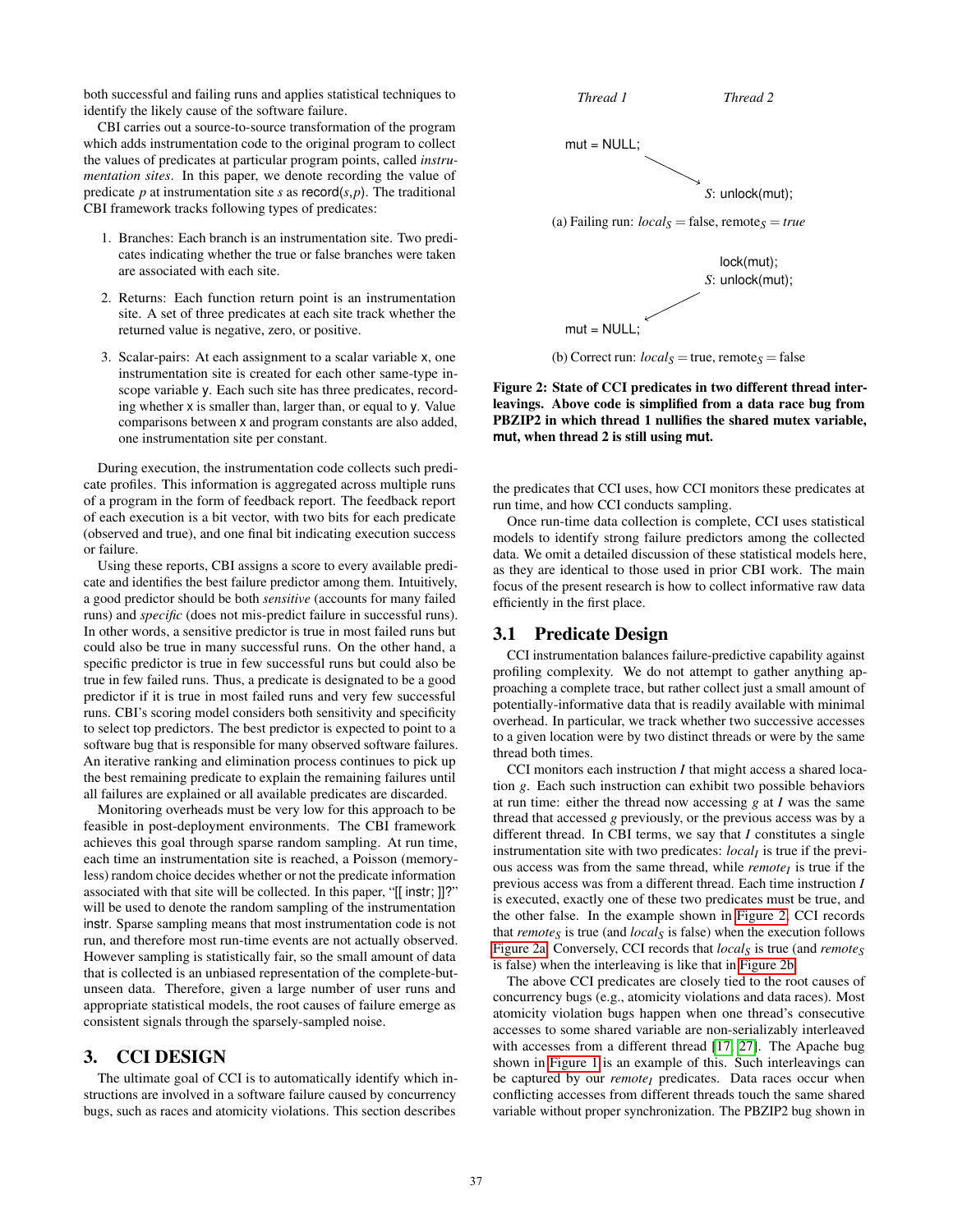<span id="page-3-1"></span><span id="page-3-0"></span>1 lock(glock );  $2$  record(s, gTid  $!=$  curTid);

- <span id="page-3-2"></span> $3$  gTid = curTid;
- 4 access(g);
- 5 unlock(glock );

#### Figure 3: Basic instrumentation

[Figure 2](#page-2-1) is a typical example of a data race bug, and likewise can be recognized using our predicate design.

Our CCI predicates are definitely not equivalent to atomicity violation predicates or race predicates. Extra information, including memory access type (i.e., read vs. write) and synchronization (i.e., when and which locks are acquired and released), is needed to precisely profile atomicity violation and data races. We choose to ignore this information and keep CCI predicates simple for following reasons:

- 1. Performance. Simple predicates allow more intensive sampling during production runs.
- 2. Generality. Our simple predicates can cover more than one type of concurrency bug, and are intentionally ignorant of the program's synchronization mechanisms.
- 3. Accuracy. Though simple, our predicates do not cause excessive false positives, because CBI's statistical models automatically prune predicates that do not explain actual, observed software failures.

# 3.2 Predicate Collection

As in previous CBI tools, we insert instrumentation at compile time to record predicate states when the code runs. This instrumentation is most-readily described as a source-to-source transformation of C code. We first present a basic scheme for static global variables only, then offer an enhanced scheme that considers accesses to shared memory locations across possibly-aliased pointers.

### *3.2.1 Basic Scheme*

Our basic scheme maintains a global variable gTid for each global variable g, representing the latest thread that accesses g. We compare the current thread ID with gTid before every access to g, then update gTid with the current thread ID to set up for the next such comparison. In this manner we can easily record the state of *localI* and *remoteI* at each instruction *I* that accesses g.

[Figure 3](#page-3-0) shows the detailed instrumentation created by our basic scheme. access(g) represents the original program instruction that accesses the global variable g. The thread-local variable curTid contains the thread id of the currently executing thread, while the variable gTid stores the ID of the last thread that accessed the global g. At [line 2,](#page-3-1) we record the value of the expression  $gTid$  != curTid at the site *s*; *remotes* is true and *locals* is false if and only if this expression is true. At [line 3,](#page-3-2) the value of gTid is updated and then the original program instruction is executed. Note that a per-globalvariable lock glock is used to avoid races within our instrumentation code and ensure the atomicity of the whole instrumented code block.

### *3.2.2 Handling Pointers*

The previous basic scheme assumes that we know which global variables are shared and which instructions access these variables. In practice, performing this analysis is expensive. Furthermore, a single instruction might access multiple global variables via pointers. This issue motivates us to use a completely dynamic approach to disambiguating memory addresses.

- <span id="page-3-4"></span><span id="page-3-3"></span>1 lock(glock );
- 2 test\_and\_insert(&g, curTid, & differs );
- <span id="page-3-5"></span>3 record(s, differs );
- 4 access(g);
- 5 unlock(glock );

#### Figure 4: Instrumentation for pointers

We use a hash table that stores mappings from memory location addresses to the ID of the thread that last accessed each memory location. [Figure 4](#page-3-3) shows instrumentation code that uses this hash table. In practice, a single instruction might access multiple possiblyshared locations, and thereby require multiple hash table inserts and look-ups. We restrict our examples to single-access instructions for clarity of presentation. The function test\_and\_insert on [line 2](#page-3-4) sets the local variable differs to true if the entry in the hash table corresponding to &g does not equal curTid, and to false otherwise. Thus, the value of differs is true if the last thread which accessed g was different from the current thread executing. Also, the function inserts the entry  $\& q \mapsto \text{curl} \overrightarrow{r}$  into the hash table. Subsequently, the value of differs is recorded as shown on [line 3.](#page-3-5) Also note that in this scheme the variable glock is a global lock that is used to control accesses to the entire hash table and ensure that the instrumented code appears to execute atomically.

In our implementation, we use a fixed size hash table in which the older entries are replaced with newer ones once the hash table becomes full. We plan to investigate other strategies to maintain this information.

# 3.3 CCI Sampling

As mentioned earlier, the sampling mechanism used in CBI is critical to achieving low monitoring overhead that is demanded by production run usage. Likewise, CCI randomly decides which code regions to sample at run time. The sampling rate can be adjusted to control the imposed overhead.

Unfortunately, CBI's sampling scheme cannot be directly applied to CCI. In CBI, each thread makes local, independent decisions about when to start/stop the sampling. This is by design, and it works well for CBI's predicates, which concern themselves with data and control activity within single threads. However, this is unsuitable for CCI: it would allow a non-sampling thread to "sneak in" and access shared data without notifying other sampling threads that it had done so. Therefore in CCI, we have to activate sampling at roughly the same time in all threads in order to collect accurate interleaving information.

To address this challenge, CCI uses one shared global variable gsample to control whether to run instrumentation in all threads. Once gsample is set/unset in one thread, all threads begin/end their sampling. [Figure 5](#page-4-1) shows how the basic instrumentation is augmented with sampling. If sampling is turned off, then lines [12–](#page-4-2) [13](#page-4-3) are executed. CCI uses the basic random sampling framework of CBI to set gsample at [line 13](#page-4-3) to turn on sampling. Once sampling is turned on the instrumentation code at lines [2](#page-4-4)[–10](#page-4-5) is enabled in all threads.

When to stop sampling is not a critical decision, provided that sampling lasts long enough time to collect useful interleaving information. In our current instrumentation scheme, the thread that sets gsample is the one that resets it. This is controlled by the threadlocal variable iset, which is set at [line 13](#page-4-3) along with gsample. Each thread has a private copy of iset, so the shared gsample flag is cleared at the next instrumentation site in the same thread that set it in the first place or at the return of the function that set it (which is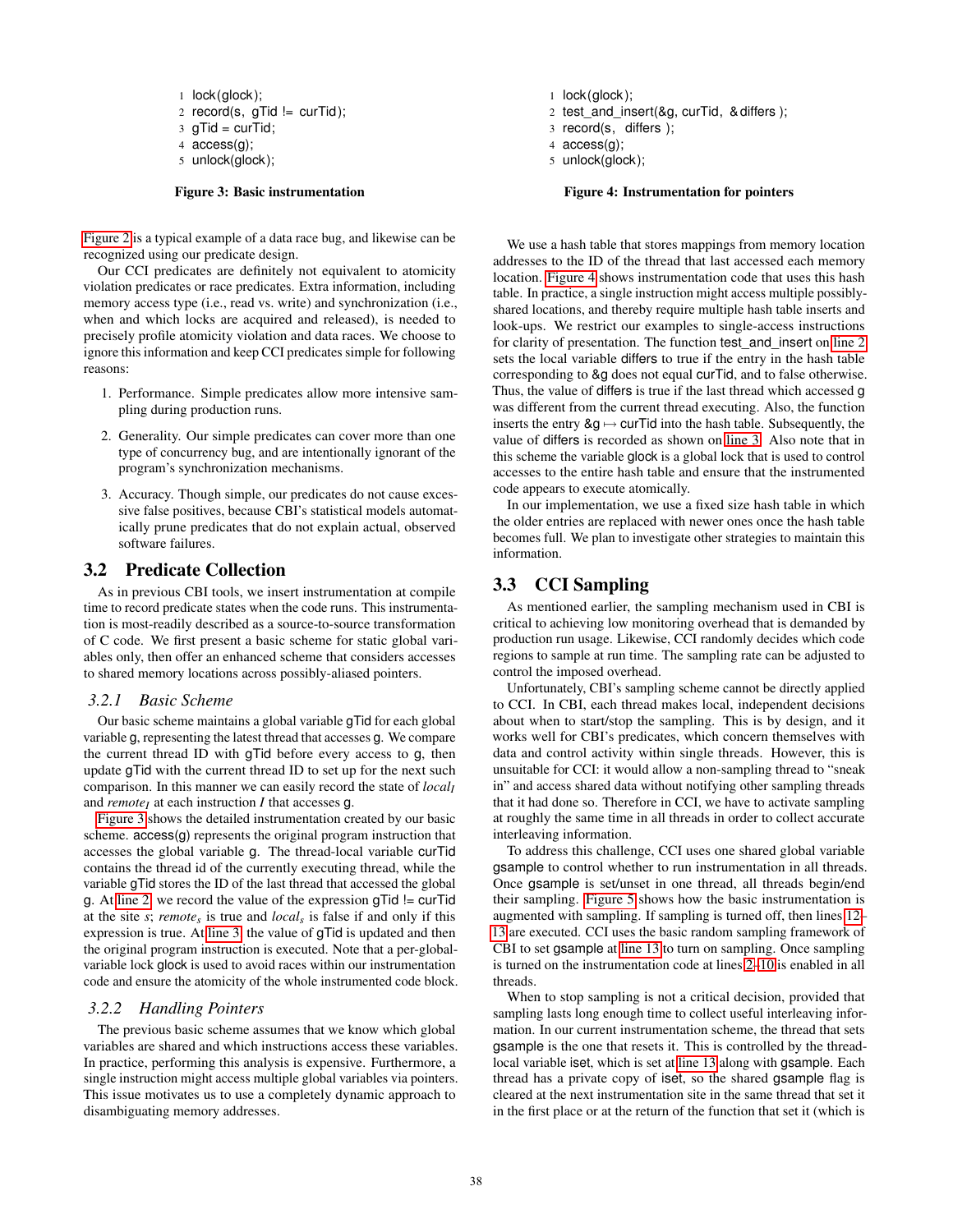```
1 if (gsample == 1) {
2 lock(glock );
3 test_and_insert(&g, curTid, & differs , &stale );
4 record(stale == 1 ? s1 : s2, differs);
5 access(g);
6 unlock(glock );
7 if ( iset == 1) {
8 clear ();
9 gsample = iset = 0;
10 }
11 } else {
12 access(g);
13 [[ gsample = iset = 1; ]]?
14 }
```
## <span id="page-4-5"></span><span id="page-4-3"></span><span id="page-4-2"></span>Figure 5: Instrumentation with sampling. "**[[. . . ]]?**" marks a block of code that is randomly sampled using traditional CBI sampling methods.

not shown in [Figure 5\)](#page-4-1). Of course, there could be other schemes to decide when to stop a sample period, such as variants of Hirzel and Chilimbi's bursty tracing [\[10\]](#page-6-14). We plan to explore these alternatives in the future.

An interesting issue raised by the sampling mechanism is how to update the predicates of the instruction which first accesses a memory location during a sampling period. The entry in the hash table corresponding to this memory location might not reflect the last thread which accessed it. One approach could be to not record predicates corresponding to such memory locations. The problem with this approach is that accesses to certain memory locations might be few and far between. Predicates involving successive accesses to such memory locations might never be recorded. To handle such cases, for each instruction we maintain a secondary instrumentation site which uses the stale entry in the hash table. The rationale is that wrong predicates will be pruned out with high probability through CBI-style statistical analysis anyway. Therefore, keeping these secondary predicates can exploit more run-time information without increasing false positives.

At the end of every sampling period, we call the function clear() as shown on [line 8](#page-4-6) which has the effect of marking all current entries in the hash table as being stale. This is achieved by associating a generation count with the hash table and with each entry in the hash table. An entry in the hash table is deemed stale if its generation count is less than the generation count of the hash table. When an entry is inserted its generation count is set to the current generation count of the hash table. The clear() function simply increments the generation count of the hash table and, hence, marking all current entries in the hash table as stale. Now, the function test and insert() on [line 3](#page-4-7) sets stale to true if the entry corresponding to &g is stale. Instrumentation site s1 uses the stale entry and records the predicate, while site s2 always uses information gathered in the current sampling period. In this way, CCI uses information from both the current and previous sampling periods.

# <span id="page-4-0"></span>4. EXPERIMENTAL EVALUATION

## 4.1 Methodology

We have implemented CCI as an extension to the CBI framework and evaluated it using several widely used applications with real concurrency bugs. [Table 1](#page-4-8) shows some characteristics of the benchmarks and the experimental runs. The experiments were carried out to answer two key questions: (1) how accurate is CCI in report-

<span id="page-4-8"></span>Table 1: Benchmark characteristics and overheads

|                    |              | Runs  |        | Overhead    |          |
|--------------------|--------------|-------|--------|-------------|----------|
| <b>Benchmark</b>   | <b>Sites</b> | Total | Failed | No Sampling | Sampling |
| Apache             | 8.540        | 1.000 | 112    | 25%         | 2%       |
| PRZIP <sub>2</sub> | 420          | 2,000 | 979    | 200%        | 7%       |
| FFT                | 223          | 1,000 | 322    | 650%        | 25%      |
| LU                 | 280          | 1.000 | 485    | 1,300%      | 800%     |

#### <span id="page-4-9"></span>Table 2: Bug predictors for *Apache HTTP Server*

| Thermometer | Predicate                      | <b>Function</b>          |  |
|-------------|--------------------------------|--------------------------|--|
|             | $R:$ buf- $\gt$ outcnt += len; | ap buffered log writer() |  |

ing root causes of concurrent program failure, and (2) what is the performance overhead of CCI monitoring? To assess the effectiveness of CCI sampling, we also compare the performance of CCI with and without sampling. All experiments were run on dual-core Intel P4 machines using a sampling deployment as recommended by earlier work [\[15\]](#page-6-15). We use the iterative ranking and elimination model of Liblit et al. [\[16\]](#page-6-8) to mine collected data for failure predictors. Failure predictors discovered by the statistical model must be correlated with a positive increase in failure likelihood with at least 95% confidence, also as in prior work.

[Table 1](#page-4-8) also summarizes the runtime overhead of CCI without and with sampling as compared to the uninstrumented code. Tables [2](#page-4-9)[–5](#page-5-1) visualize analysis results using *bug thermometers*, one per predictor selected by the statistical model [\[16\]](#page-6-8). The width of a thermometer is logarithmic in the number of runs in which the predicate was observed. The black band on the left denotes the *context* of the predicate: the probability of failure given that the predicate was observed at all, regardless of whether it was true or false. The dark gray or red band denotes the 95%-certain increase in the probability of failure given that the predicate was true. The light gray or pink band shows the additional increase that is estimated but not at least 95% confident. A large dark gray/red area indicates that the predicate being true is highly predictive of failure, and a small light gray/pink band indicates that this prediction carries high confidence. Any white space at the right edge of the band indicates the number of successful runs in which the predicate was observed to be true: a measure of the bug predictor's non-determinism.

In addition to the thread-interleaving instrumentation scheme proposed here, two conventional CBI instrumentation schemes were activated: one that records the directions of conditional branches, and one that monitors the relative values of same-typed pairs of scalar variables. Neither conventional scheme was able to diagnose failures in any of the benchmarks used: all conventional CBI predicates were eliminated due to low  $(< 95\%)$  confidence that they behave differently in failing versus successful runs. This affirms our earlier claim that conventional CBI instrumentation and sampling strategies are ill-suited to diagnose concurrency bugs.

# 4.2 Apache HTTP Server

In this experiment we use CCI to diagnose a non-deterministic log corruption problem in Apache. This bug (illustrated in [Figure 1\)](#page-1-0) was originally reported by Apache users on Apache-Bugzilla [\[26\]](#page-6-16). Our experiments are set up based on the bug report. The whole experiment consists of 1,000 runs. Each run starts the Apache HTTP Server, downloads two files in parallel ten times, then stops the server. Each run is labeled as a failure if its log file is corrupted and a success otherwise.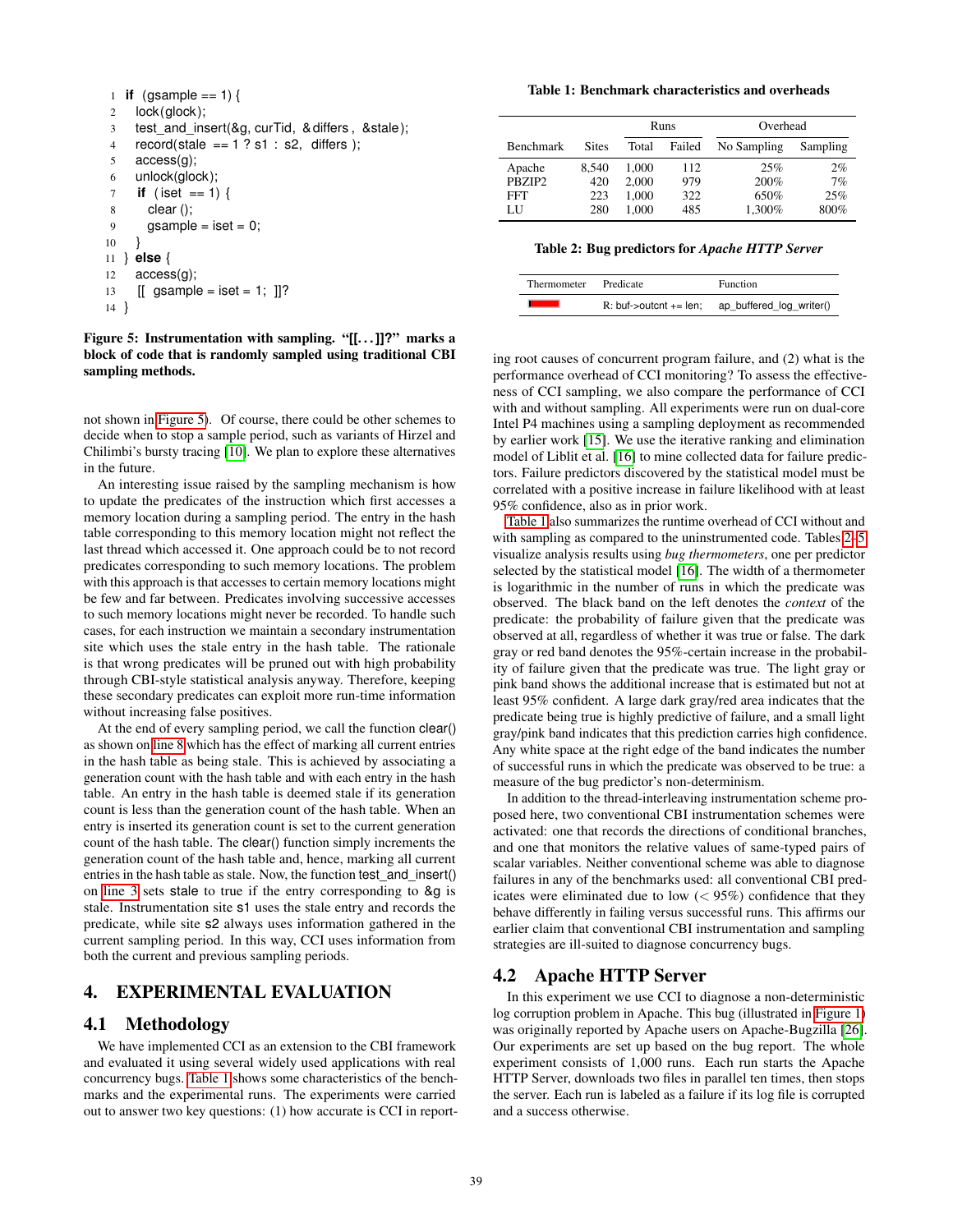|  |  | Table 3: Bug predictors for <i>PBZIP2</i> |  |  |
|--|--|-------------------------------------------|--|--|
|--|--|-------------------------------------------|--|--|

<span id="page-5-2"></span>

| Thermometer Predicate |                                                           | <b>Function</b> |
|-----------------------|-----------------------------------------------------------|-----------------|
|                       | R: pthread mutex unlock(fifo->mut); consumer decompress() |                 |

[Table 2](#page-4-9) shows all bug predictors reported by CCI, where the R indicates that the remote predicate was true at the instruction, viz., the previous access to one of the memory locations accessed was by a different thread. CCI perfectly identifies the root cause of this failure: the one listed predictor is exactly the line of code that causes failure if a different thread intervenes. By contrast, and as mentioned above, none of the conventional single-thread-oriented CBI instrumentation schemes offers a strong predictor for this bug.

Sampling is highly effective in keeping instrumentation overheads low. Without sampling, we observe a 25% slowdown. With 1/100 sampling, we find a mere 2% performance overhead, certainly suitable for use with production runs, and yet still sufficient to reveal the critical failure predictor.

# 4.3 PBZIP2

We also use CCI to diagnose a non-deterministic crash problem in PBZIP2 v0.9.5. This bug was originally mentioned in the change log of PBZIP2 v1.0.2. Based on the change log, PBZIP2 randomly crashes during file decompression. Our experiments are set up following the description in the change log. In addition, in order to encourage the buggy behavior to manifest more frequently, we uniformly added many thread yield calls in the source code, which were randomly executed. Finally, since CCI's underlying source code instrumentation framework only works on C files, we ported PBZIP2 from C++. This simply required implementing the vector data structure in C, as PBZIP2 uses no other special C++ features.

[Figure 2](#page-2-1) shows a simplified version of this bug. The problem arises because the parent thread does not call pthread\_join on the worker thread in the case of decompression. The parent then destroys the fifo->mut mutex. Subsequently, when the worker tries to use this mutex, the program crashes. Our experiment consists of 2,000 runs in which PBZIP2 is used to compress and decompress a file. If PBZIP2 crashes, then that run is labeled as a failure.

[Table 3](#page-5-2) shows all predictors reported by CCI. The predictor corresponds to the use of the mutex fifo->mut in the decompression function: precisely the location of the failure-causing race. Without sampling, CCI instrumentation causes a  $3\times$  slowdown, but  $1/100$ sampling reveals the bug with only a 7% performance penalty.

# 4.4 SPLASH-2

In this experiment, we applied CCI to two kernel programs, LU and FFT, from the SPLASH-2 benchmark suite [\[28\]](#page-6-11). This problem is similar to the PBZIP2 bug, i.e., the bug is caused by the bad, actually missing, implementation of the WAIT\_FOR\_END macro in the c.m4.ia32 file used. The missing macro allows a race between the assignments at the end of the worker thread to global variables that maintain the timing information and the printing of these global variables at the end of the parent thread. As a result, the displayed timing information is incorrect.

The experiment consists of running the given program 1,000 times and marking a particular run as a failure if the finish and initialization times printed were zero. Here again, we added randomly-executed thread yield calls in the source code in order to make the program fail more frequently.

[Table 4](#page-5-3) lists all the predictors reported by CCI for FFT. The top two predictors correspond to the assignments at the end of the worker thread which store the timing information. The third predicate states

#### Table 4: Bug predictors for *FFT*

<span id="page-5-3"></span>

| Thermometer | Predicate                                                                                                                                             | <b>Function</b>                                        |
|-------------|-------------------------------------------------------------------------------------------------------------------------------------------------------|--------------------------------------------------------|
|             | R: Global->finishtime=finish:<br>R: Global->initdonetime=initdone;<br>$R: print(f'", Global-strants [0],);$<br>L: malloc(2*(rootN-1)*sizeof(double)); | SlaveStart()<br>SlaveStart()<br>main()<br>SlaveStart() |
|             |                                                                                                                                                       |                                                        |

#### Table 5: Bug predictors for *LU*

<span id="page-5-1"></span>

| Thermometer | Predicate                                                 | <b>Function</b>          |
|-------------|-----------------------------------------------------------|--------------------------|
|             | R: Global->rf=myrf;<br>L: (Global->start).gsense=-lsense; | OneSolve()<br>OneSolve() |

that the thread which last accessed Global->transtimes[0] was not the main thread. Since, in the code, only the thread which finally sets the timing statistics accesses Global->transtimes[0], we see that the third predictor relates to a necessary condition for the bug to manifest, viz., the thread which sets the timing information is not the same as the main thread. The final predicate is a false positive. Note that the L indicates that the local predicate was true at the instruction. Without sampling, we see that CCI causes a  $6.5\times$ slowdown, while sampling reduces the overhead to only 25%.

[Table 5](#page-5-1) shows the predictors reported for LU. The top predictor corresponds to the assignment at the end of the worker thread which stores the timing information. For LU, without sampling, CCI instrumentation causes a  $13\times$  slowdown, and even with sampling incurs a  $8\times$  performance penalty. We are currently investigating the reason for this large overhead in this particular case.

## <span id="page-5-0"></span>5. RELATED WORK

Pre-deployment tools for detecting races and atomicity violations fall into two categories: static and dynamic. Static approaches [\[5,](#page-6-0) [9,](#page-6-17) [12\]](#page-6-18) are conservative and must consider all potential races. A problem with using static analysis is that it is difficult to distinguish benign races from those that can genuinely cause failures. Benign races occur, for example, in test-and-set-lock operations and performance counter updates. Scalability of analyses to target large programs is also problematic.

Many dynamic analysis tools [\[6,](#page-6-2) [17,](#page-6-3) [23\]](#page-6-1) have been proposed to detect data races and atomicity violation bugs. These tools have high run-time overheads (around  $25 \times$  on average) which makes them impractical for post-deployment use. Furthermore, each of these tools target only a specific class of concurrency bugs viz. either atomicity violations [\[6,](#page-6-2) [17\]](#page-6-3) or data races [\[23\]](#page-6-1), and assume a particular synchronization mechanism, e.g., the lockset analysis used in Eraser [\[23\]](#page-6-1) applies only to lock-based multi-threaded programs. CCI targets the root causes of a wide variety of software failures caused by not just data races but also atomicity violation bugs and other types of concurrency bugs and is agnostic to which particular synchronization mechanism is used. By leveraging information about which runs failed and which were successful, CCI avoids the false-positive problems caused by benign races which plague other dynamic approaches.

These issues also apply to a recent approach by Marino et al. [\[18\]](#page-6-19) which used happens-before relations in order to detect data races. The difference between this and previous approaches was the use of sampling to reduce overheads. Since the approach of Marino et al. is to record *all* synchronization operations for race detection, sampling can only be performed on non-synchronization memory operations. This results in run-time overheads of as much as 2.5×